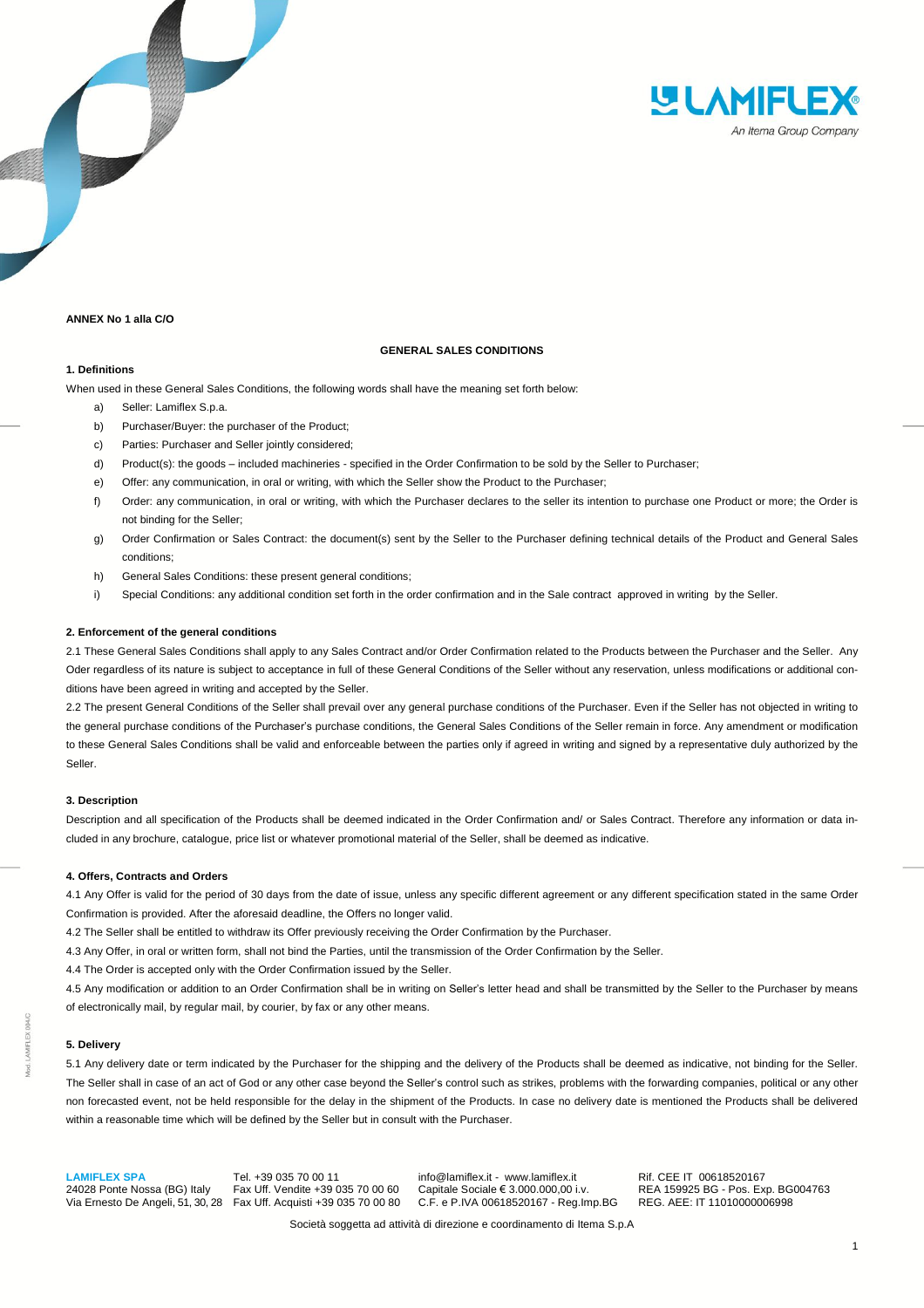

5.2 Unless otherwise agreed between Parties in writing, the Seller shall not provide to the Purchaser any compensations for direct or indirect damage due to delay in delivery, disruption or termination of the supply for just cause.

5.3 Unless specifically communicated by the Seller or otherwise agreed between parties in writing, the Products shall be delivered in accordance with Seller's production planning.

5.4 In case the Purchaser comes to know that he is in a situation where it is impossible for him to take delivery of the Products, he shall immediately communicate so to the Seller and indicate a new reasonable delivery date by which he expects to be able to receive the Products. In any such case the Purchaser will be responsible for any cost related to storage of the Products as well as the insurance cost and for any extra cost related to the postponement of the shipment of the Products. 5.5 In case the Purchaser delays the delivery of the Products for a period longer than 20 days, the Seller will have the right to cancel the Sales Contract and/or the Order Confirmation, and claim for the full payment of the Products and for any damages. Further if the Purchaser is responsible for the delay in receiving the Products, then the risk related to the Product will be transferred to the Purchaser regardless of the Incoterms used, this from the moment the Seller has informed the Purchaser in writing, that the Product is ready to be delivered.

5.6 Ownership of the goods shall not be transferred to the Purchaser until the Seller has received full payment of the purchase price defined and agreed on in the Product Sales Contract and/ or Order Confirmation.

5.7 The Seller shall be entitled to carry out partial deliveries if such deliveries are due to extraordinary circumstances or events beyond the Seller's control. In such case the Purchaser shall not be entitled to object or to make any claim whatsoever.

### **6. Packaging**

6.1 The Products shall be delivered by the Seller with a packaging suitable and appropriate to the kind of Product delivered and the method of forwarding used.

6.2 If the Purchaser requires special packaging or packing in different from the Seller's standard method of packaging, any additional cost related to such a request shall be charged to the Purchaser.

6.3 In any case, the Purchaser shall return the packaging to the Seller.

#### **7. Shipment**

7.1 The shipment of the Products is under customer's own risk even if sold "free of carriage".

7.2 Under any circumstances, the Purchaser shall release the Products ordered when they are delivered.

## **8 Prices**

8.1 The sales price for the Products price is fixed and defined in the Order Confirmation of the Seller.

8.2 Any claim or controversy shall not give the Purchaser the right to delay or suspend or omit the payment or to reduce the sales price.

8.3 The Purchaser shall not be entitled to demand a sale price reduction, if he returns the packaging to the Seller.

#### **9 Payments**

9.1 Unless otherwise agreed between Parties in writing, the payment shall be made upon the delivery date of the Product or upon receipt the notice of readiness of the Product.

9.2 The payments, unless otherwise agreed between Parties in writing, shall be made in compliance with the terms and conditions specified in the Order Confirmations and/ or Sales Contract, even in case of delay in delivery, damages and partial or total losses during shipping; the payment terms shall be fulfilled also when the Purchase does not pick up the Product or when he picks up the Product after 10 days from the notice of readiness of Product. Payment terms must be regarded as essential.

9.3 If the Purchaser does not pay the sale price within the due term, he shall pay the default interest according to the provisions of Legislative Decree n. 231/2002 at a rate equal to the Euribor plus 5%.

9.4 In case of multiple Order Confirmations and/ or Sales Contracts for Products, the Seller shall be entitled to suspend the deliveries if the Purchaser does not make the payments related to previous deliveries of Product within the terms set forth in the related Order Confirmations and/or Sales Contract. Further all payments

**LAMIFLEX SPA** Tel. +39 035 70 00 11 info@lamiflex.it - www.lamiflex.it Rif. CEE IT 00618520167<br>24028 Ponte Nossa (BG) Italy Fax Uff. Vendite +39 035 70 00 60 Capitale Sociale € 3.000.000,00 i.v. REA 159925 BG - Pos. Ex

Fax Uff. Acquisti +39 035 70 00 80

24028 Ponte Nossa (BG) Italy Fax Uff. Vendite +39 035 70 00 60 Capitale Sociale € 3.000.000,00 i.v. REA 159925 BG - Pos. Exp. BG004763<br>Via Ernesto De Angeli, 51, 30, 28 Fax Uff. Acquisti +39 035 70 00 80 C.F. e P.IVA 0061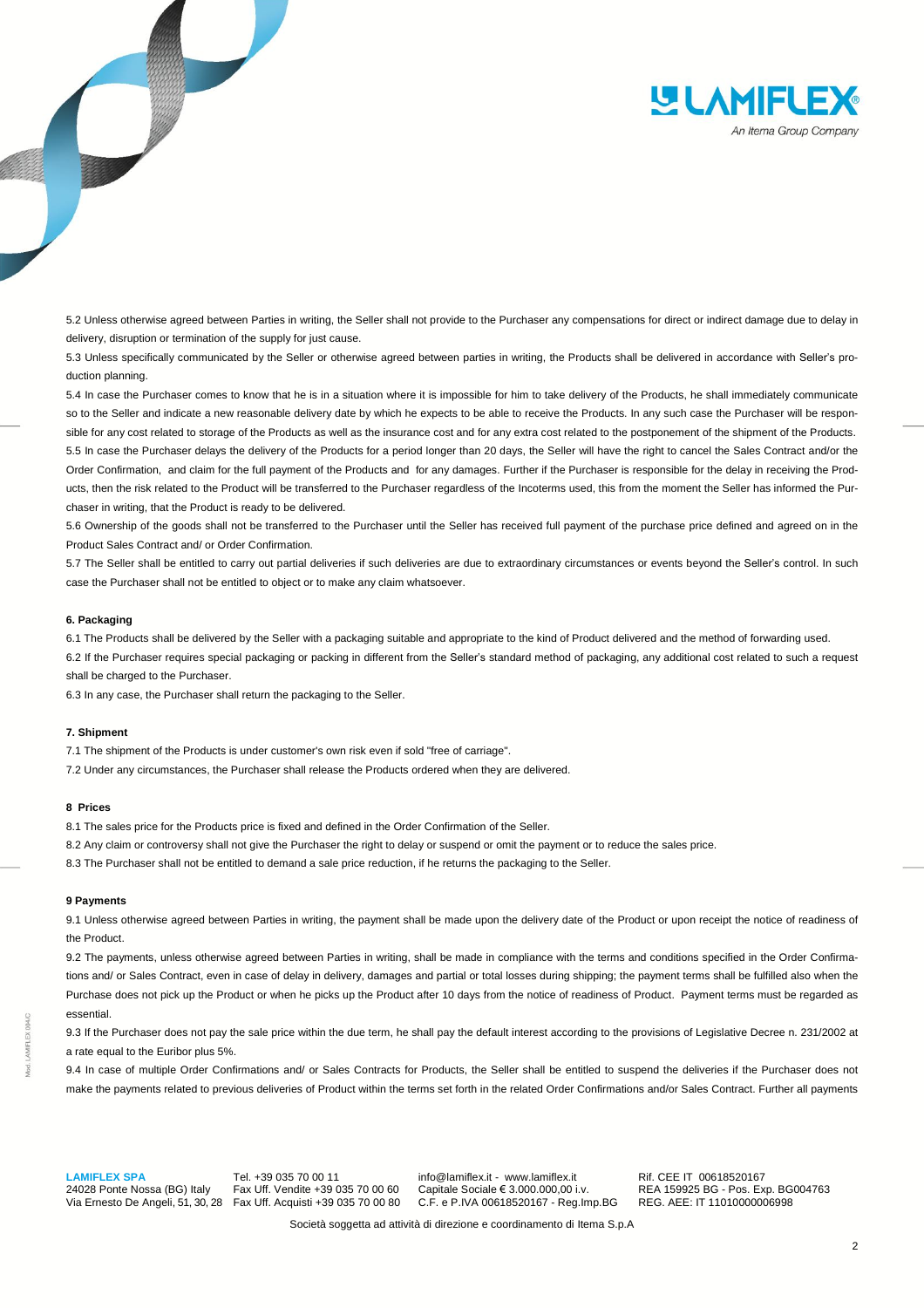

received from the Purchaser related to the suspended order confirmation(s) will be used to offset missing payments on the order confirmation(s) already or partly executed; except the right of the Seller to claim for the recovery of the payment and consequential damages.

9.5 The Seller shall be entitled to suspend the delivery of the Products in case of an economical or political situation that could prevent the Purchaser from fulfilling his contractual duties such a making contractual payments on time. Such a condition could be receivership or bankruptcy of the Purchaser and any other indication that the Purchaser may not be in the position to fulfill its contractual obligations.

9.6 All payments to the Seller are to be made net of any bank cost, stamp duty or other type of deduction levied on the payment by the Purchaser. In case the full amount is not received by the Seller, the deducted amount will be – at discretion of the Seller and on the basis of the applicable law - charged to the Purchaser.

9.7 In case the Purchaser cancels the Order Confirmations and/ or Sales Contracts or prevents the Seller from executing the contract, whatever the reason may be, the Seller is entitled to keep any down payment received and to claim for compensation of further damages.

9.8 Any technical or commercial problem related to the Products delivered shall not entitle the Purchaser to delay or not effect the payments due to the Seller.

#### **10 Dimensional tolerances**

Unless otherwise agreed between parties in writing, Parties allowed tolerances of use related to manufactured Products and their component parts.

## **11 Unit of measure – tolerances on quantity - measurement criteria**

11.1 The Products are sold by meter, number or sometimes per kilogram.

11.2 The Seller shall entitled to deliver and charge 5% plus or minus of the quantity of the Product ordered, according with the lumps available in stock and/ or the quantity of the Product manufactured for that specific Order.

## **12. Warranty**

12.1 The Seller guarantees that the delivered Products are free from defects. The Seller also guarantees that the Product comply with technical specification require by the Purchaser and applicable law. Notwithstanding the above, the Seller shall not be held responsible for quality, functionality and specification other those agreed with the Purchaser.

12.2 The Seller guarantees the Product for a period of 12 months from the delivery date.

12.3 Wear and tear Product as well as consumables are excluded from any form of warranty. "Consumable" Products, as an illustrative but not exhaustive example, are intended parts such as tapes, take-up roll and press-piece roll covering, tubes, gear wheels and pallets, etc;

12.4 The guarantee shall not apply if the breakage is the result of the Purchaser's failure while using and installing the Product.

12.5 From the delivery date, the lifetime of the Products, is subject to the correct use, installation, maintenance condition of the Product and the respect of the applicable law.

12.6 The Seller shall not be held responsible in case any wrongful using or handling of the Product after the delivery date.

12.7 The Seller's warranty is limited to replacement of broken Product or its part at no cost to the Purchaser. Any action under the Seller's warranty shall never mean that the warranty period is extended.

12.8 Under no circumstances the Purchaser can claim for loss of production or consequential damages. The Seller shall not be liable for any direct or indirect damages caused to persons, equipment or other things. Particularly, the Seller will be under no circumstances responsible if the cause of the damage is ascribable to negligence, incompetence or other causes not imputable to the quality of the Product and therefore to the Seller.

12.9 It is understood that the violation of the above indicated prescriptions, even one only, as well as of the procedure to be followed in case of claims as per following article, will involve the immediate cancellation of any warranty whatsoever as well as of any obligation of the Seller as indicated in the present conditions.

## **13. Claims**

13.1 The Purchaser shall inspect the products immediately upon delivery at his premises. Particularly the Buyer should verify the conditions of the packing and, in case one case is missing or the cases delivered are damaged, he should immediately write a note in the transport document, and this document should be countersigned by the shipper. By no means is the Purchaser allowed to postpone this verification.

Fax Uff. Acquisti +39 035 70 00 80

**LAMIFLEX SPA** Tel. +39 035 70 00 11 info@lamiflex.it - www.lamiflex.it Rif. CEE IT 00618520167<br>24028 Ponte Nossa (BG) Italy Fax Uff. Vendite +39 035 70 00 60 Capitale Sociale € 3.000.000,00 i.v. REA 159925 BG - Pos. Ex 24028 Ponte Nossa (BG) Italy Fax Uff. Vendite +39 035 70 00 60 Capitale Sociale € 3.000.000,00 i.v. REA 159925 BG - Pos. Exp. BG004763<br>Via Ernesto De Angeli, 51, 30, 28 Fax Uff. Acquisti +39 035 70 00 80 C.F. e P.IVA 0061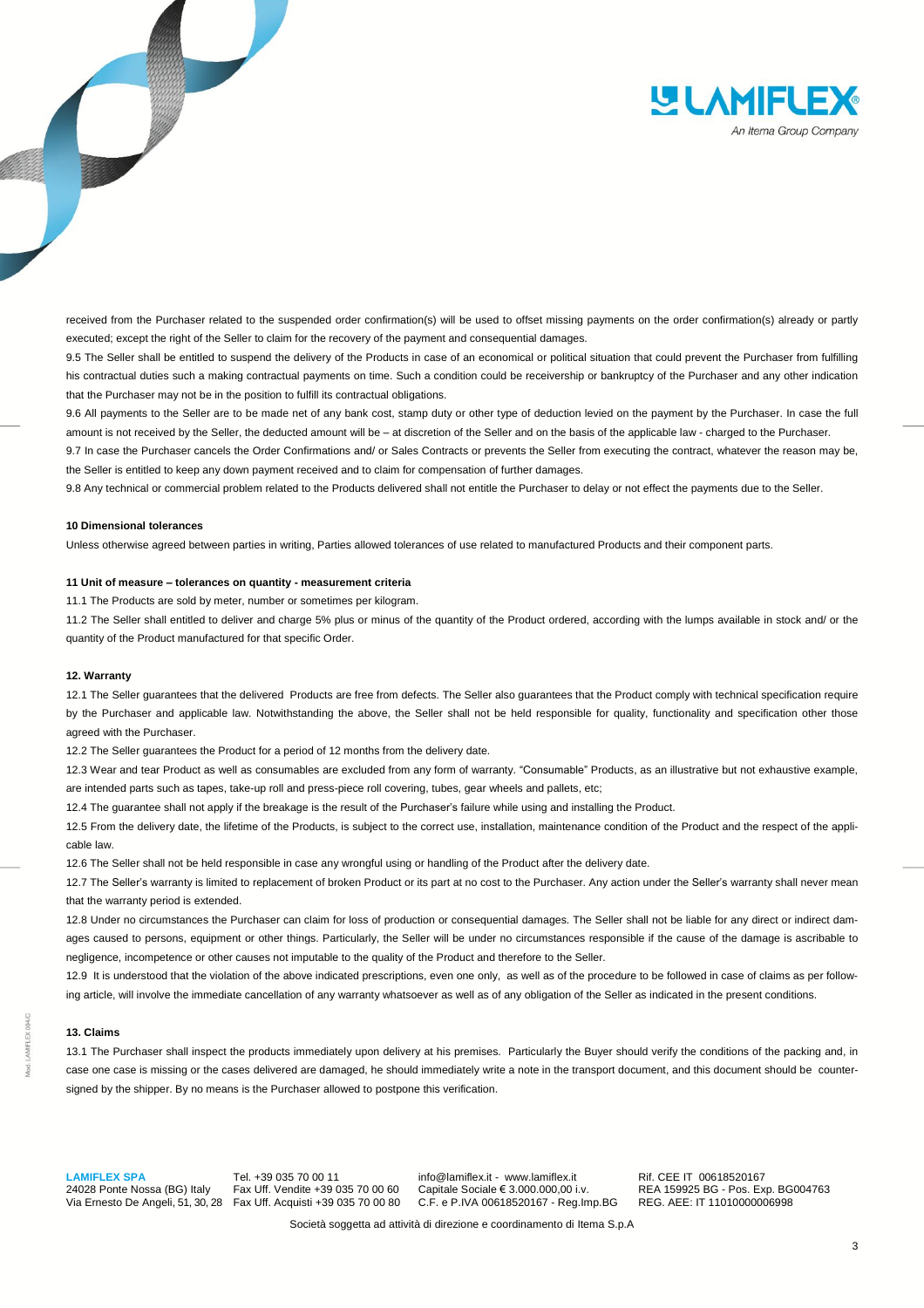

Any possible defect shall be communicated by email by the Purchaser to the Seller (Quality Manager office, address cq@lamiflex.it ) within 8 (eight) days from the date of arrival of the Product at the Purchaser's premises, after this time no claim shall be accepted. In any case, as far as latent defects are concerned, the claim shall be submitted in writing within and not later than 8 (eight) days from the date when the defect itself has been found. However, the Purchaser shall not raise complaint after the warranty period of 12 months from delivery date.

13.2 The Purchaser shall in his claim describe in detail the number and type of the eventual missing Products and /or the nature of eventual defects as well as include the relevant supporting photographic evidence, in addition to the documentation accompanying the shipment, as obvious. In case the Purchaser fails to file his claim within the time frame mentioned above, the Seller has the right to waive any acceptance of such claim and the Products will be considered as accepted by the Purchaser. Any wrongful handling of the Products, such as storage in an unconditioned or not suited warehouse will make the Sellers liability void.

Furthermore, the Buyer will have to put a label and keep the parts claimed as damaged at Seller's disposal; the serial number of the Product and the date of replacement will have to be indicated on the label.

13.3 Prior written consent of the Seller, in case of quality defects, the Purchaser shall return the Product with its packaging and the related costs shall be born by the Seller. Otherwise, the Seller shall not accept the returned Product. The Seller undertakes to make the proper check of any of the Purchaser's claims. In case the Seller accepts the Purchaser's claim, the Seller undertakes to make any intervention deemed necessary to settle such issue. In case the Seller can't accept the Purchaser claim, the Seller will inform the Purchaser in writing explaining the motivation for such refusal of claim. Otherwise, the Seller is entitled to decrease the value of the Products, proportionally to the quality or quantity defects.

13.4 In any case, the Seller shall not consider the claim related to the quality of the Product if the Product is handled by third party or if the Purchaser notifies the claim after the deadline for the due payment and the Purchaser has not fulfill the payment obligation. In case of claims related to a single delivery of the Product, the Purchaser can't refuse to pick up the other quantity of the Product ordered, within the date and term agreed by the Parties.

13.5 In case the Purchaser has filed a claim based on a false reason, the Seller shall be entitled to claim compensation for all cost occurred to conduct the analysis of the false claim.

#### **14. Act of God**

14.1 The Parties shall not be liable for the delay in the delivery of the Products or for any breach of contract if caused directly or indirectly by:

- Act of God (such events include but are not limited to circumstances of war, rebellion, revolution, strike or other labor disputes, fire, flood, sabotage, nuclear accident, earthquake, hurricane, storm, and epidemic conditions);

- Circumstances beyond the control of the Parties, which include labor force shortage, material and parts shortage. Further the Seller shall not be liable for any delay in the delivery of the Products in case of shortage in equipment, energy, lack of means of transportation means and prohibitions resulting from governmental regulations.

14.2 In such these circumstances, the deadline to fulfill the obligations shall be extended until the termination of the Act of God or Circumstances beyond the control of the Parties.

14.3 The party shall notify in writing the other Party about the beginning and/or the end of the said circumstances within 7 days.

14.4 If the delay or the failure of the obligations continue for more than 3 months, each Party shall be entitled to unilaterally terminate the Order Confirmations and/ or Sales Contracts and the other Party is not entitled to receive any compensation or indemnity.

## **15 Product Liability**

15.1 The Seller shall not be liable for any damage, direct or indirect, caused by the Purchaser, to third Parties and/or to things and/or to persons, resulting from of use of the Products when the Purchaser does not fulfill technical indications provided by the Seller.

15.2 The Seller shall not be liable for any damage, direct or indirect, caused by the Purchaser, to third Parties and/or to things and/or to persons due to technical specifications required by the Purchaser for the specific Product.

15.3 In any event, the Seller shall not be liable for any loss or consequently damage or loss in the profit. For any such damage, the Seller shall be held harmless by the Purchaser.

15.4 If a third party brings forth a claim towards one of the Parties, the said Party must notify the other one in writing.

**LAMIFLEX SPA** Tel. +39 035 70 00 11 info@lamiflex.it - www.lamiflex.it Rif. CEE IT 00618520167<br>24028 Ponte Nossa (BG) Italy Fax Uff. Vendite +39 035 70 00 60 Capitale Sociale € 3.000.000,00 i.v. REA 159925 BG - Pos. Ex

24028 Ponte Nossa (BG) Italy Fax Uff. Vendite +39 035 70 00 60 Capitale Sociale € 3.000.000,00 i.v. REA 159925 BG - Pos. Exp. BG004763<br>Via Ernesto De Angeli, 51, 30, 28 Fax Uff. Acquisti +39 035 70 00 80 C.F. e P.IVA 0061 C.F. e P.IVA 00618520167 - Reg.Imp.BG